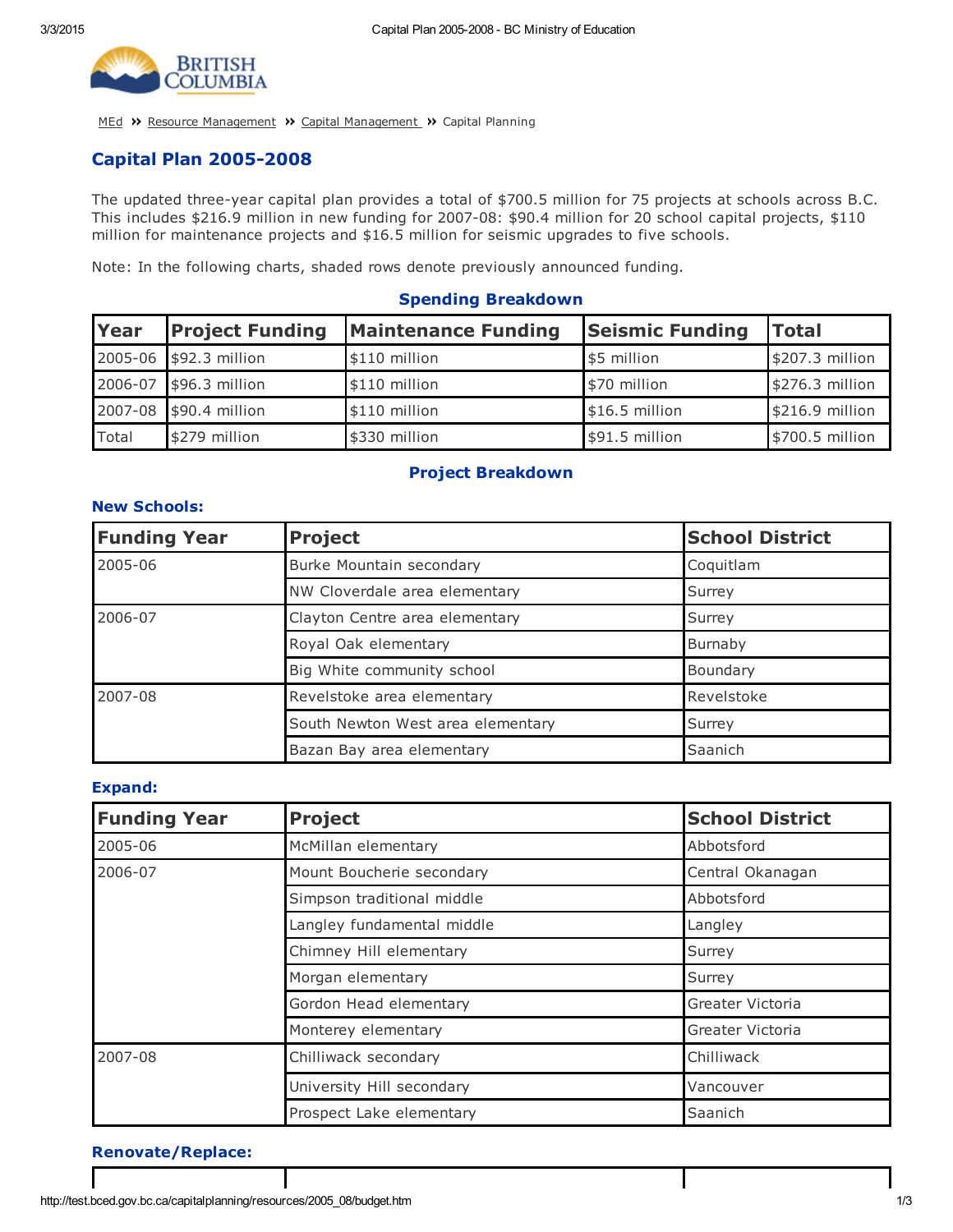| <b>Funding Year</b> | <b>Project</b>                          | <b>School District</b>          |
|---------------------|-----------------------------------------|---------------------------------|
| 2005-06             | Sparwood secondary                      | Southeast Kootenay              |
|                     | J. Lloyd Crowe secondary                | Kootenay-Columbia               |
|                     | Steveston secondary                     | Richmond                        |
|                     | Royal Oak middle                        | Saanich                         |
|                     | Crawford Bay elementary-secondary       | Kootenay Lake                   |
|                     | Revelstoke secondary                    | Revelstoke                      |
|                     | Oak Bay secondary (east building)       | Greater Victoria                |
|                     | Anahim Lake elementary-junior secondary | Cariboo-Chilcotin               |
|                     | Abbotsford middle                       | Abbotsford                      |
| 2006-07             | Vernon secondary                        | Vernon                          |
|                     | Middleton Mountain elementary           | Vernon                          |
|                     | Marie Sharpe elementary                 | Cariboo-Chilcotin               |
|                     | Rosedale elementary                     | Chilliwack                      |
|                     | Sunnyside elementary                    | Surrey                          |
|                     | Highlands elementary                    | North Vancouver                 |
|                     | Ridgeway elementary                     | North Vancouver                 |
|                     | Grief Point elementary                  | Powell River                    |
|                     | John Stubbs elementary-middle           | Sooke                           |
|                     | North Saanich middle                    | Saanich                         |
|                     | L'ecole Victor-Brodeur                  | Conseil scolaire<br>francophone |
| 2007-08             | Abbotsford Senior secondary             | Abbotsford                      |
|                     | John Robson elementary                  | New Westminster                 |
|                     | Gibsons elementary                      | Sunshine Coast                  |
|                     | Southern Okanagan secondary             | Okanagan Similkameen            |
|                     | Duchess Park secondary                  | Prince George                   |
|                     | Happy Valley elementary                 | Sooke                           |
|                     | Alberni District secondary              | Alberni                         |
|                     | Crofton elementary                      | Cowichan Valley                 |

## Site Acquisition:

| <b>Funding Year</b> | <b>Project</b>                     | <b>School District</b>          |
|---------------------|------------------------------------|---------------------------------|
| 2005-06             | Whatcom elementary school          | Abbotsford                      |
|                     | South Newton west area elementary  | Surrey                          |
|                     | North Langford elementary          | Sooke                           |
| 2006-07             | Lower Sumas middle                 | Abbotsford                      |
|                     | Rosemary Heights west elementary   | Surrey                          |
|                     | Clayton Village NE area elementary | Surrey                          |
|                     | Clayton NE area elementary         | Surrey                          |
|                     | North Langford secondary           | Sooke                           |
|                     | Nanaimo area elementary-secondary  | Conseil scolaire<br>francophone |
|                     | Kelowna area elementary-secondary  | Conseil scolaire                |

http://test.bced.gov.bc.ca/capitalplanning/resources/2005\_08/budget.htm 2/3